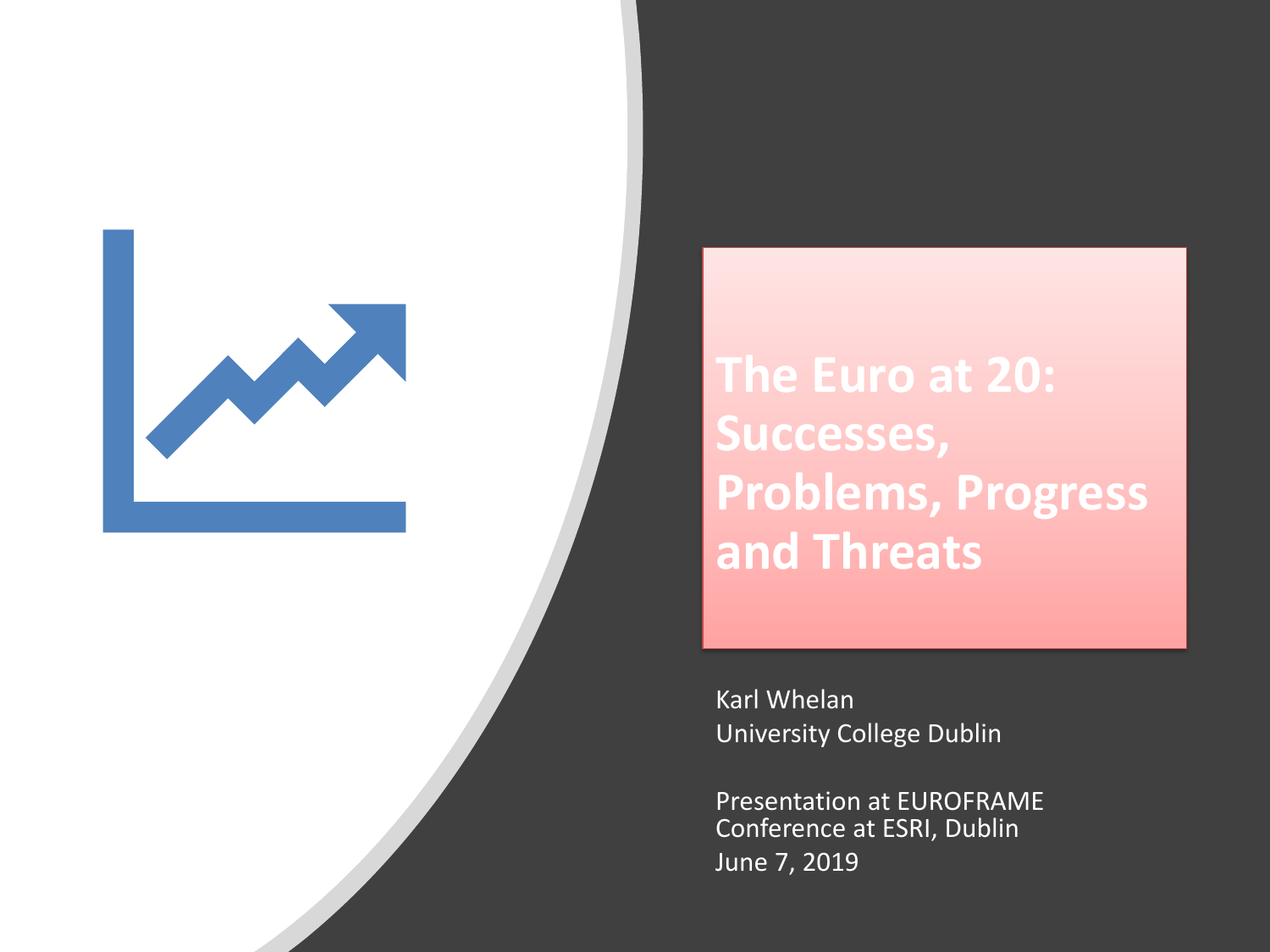# Plan for this Talk



#### **Successes**

Problems

Progress

Not anticipated (by many …)

Anticipated

Made And not yet made



The Future

**Threats**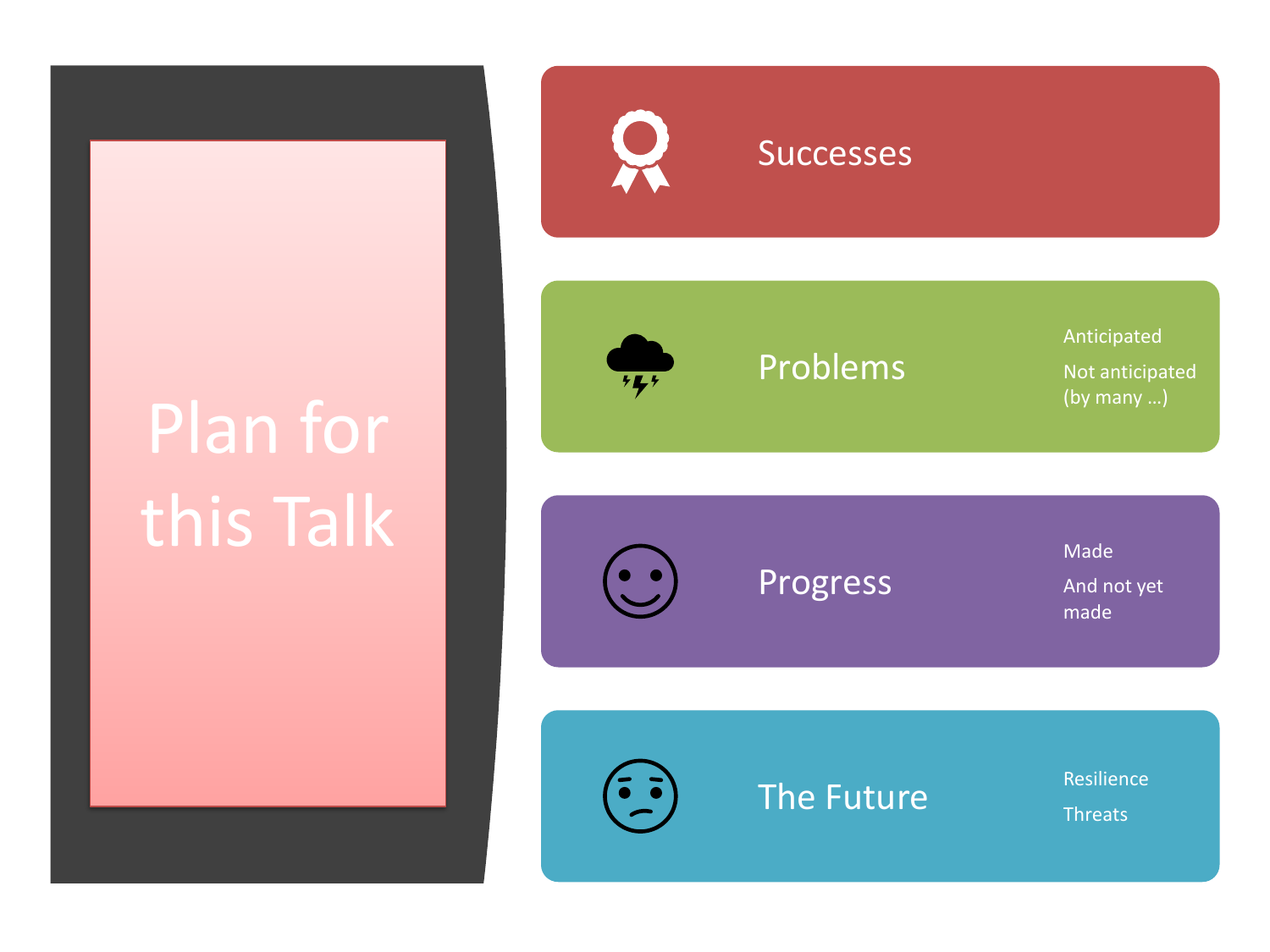## **Motivations** for the Euro

#### EMU was always controversial.

• Many (particularly US-based) predicted it would not work.

#### But worth remembering the motivations:

- Exchange Rate Stability: Increasingly impossible within EU with free capital movement.
- Low Inflation: The desire for a credible European-wide central bank delivering low inflation.

Against these motivations, the Euro has been a success.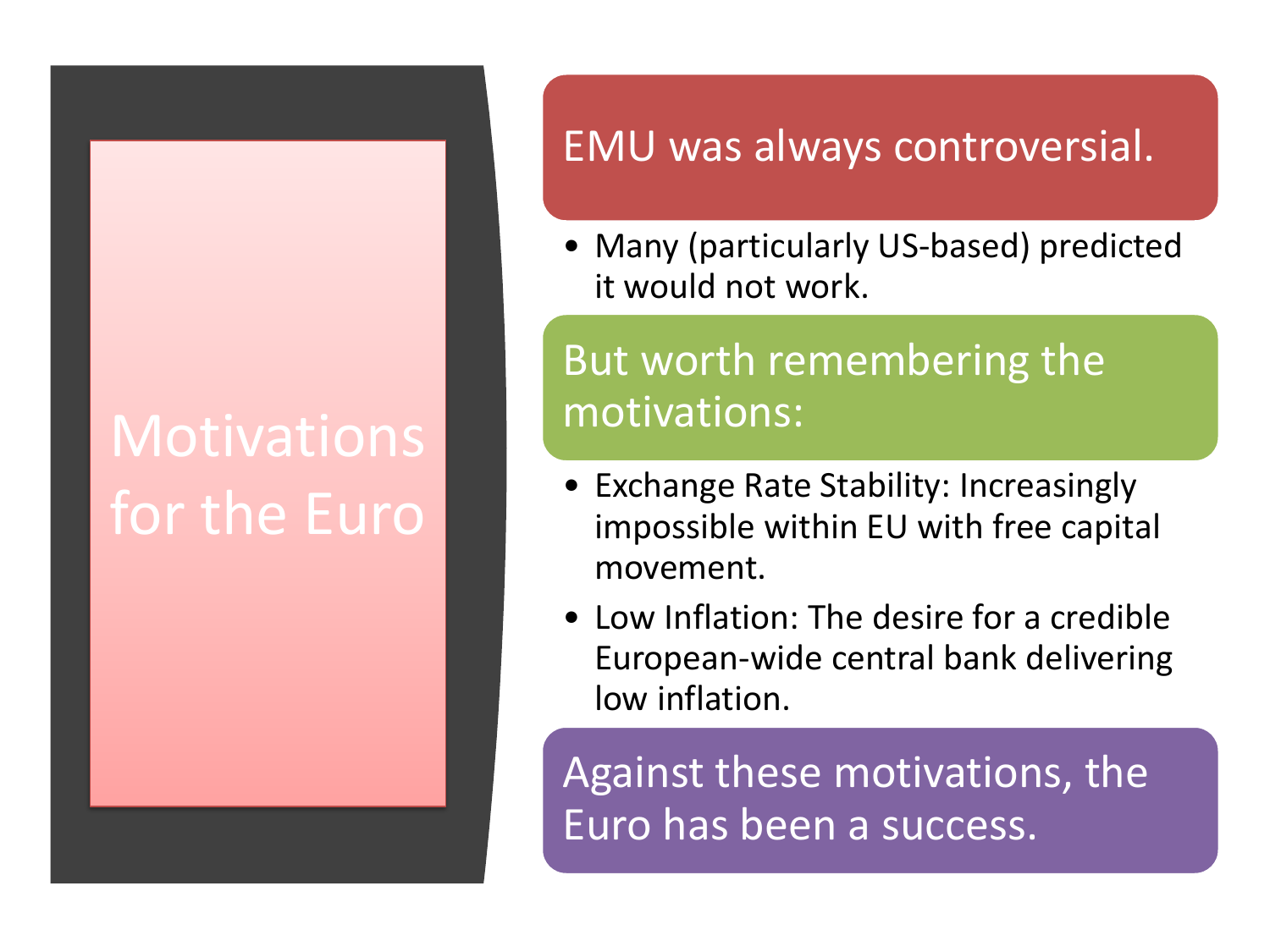## "Impeccable" Price Stability: HICP Inflation

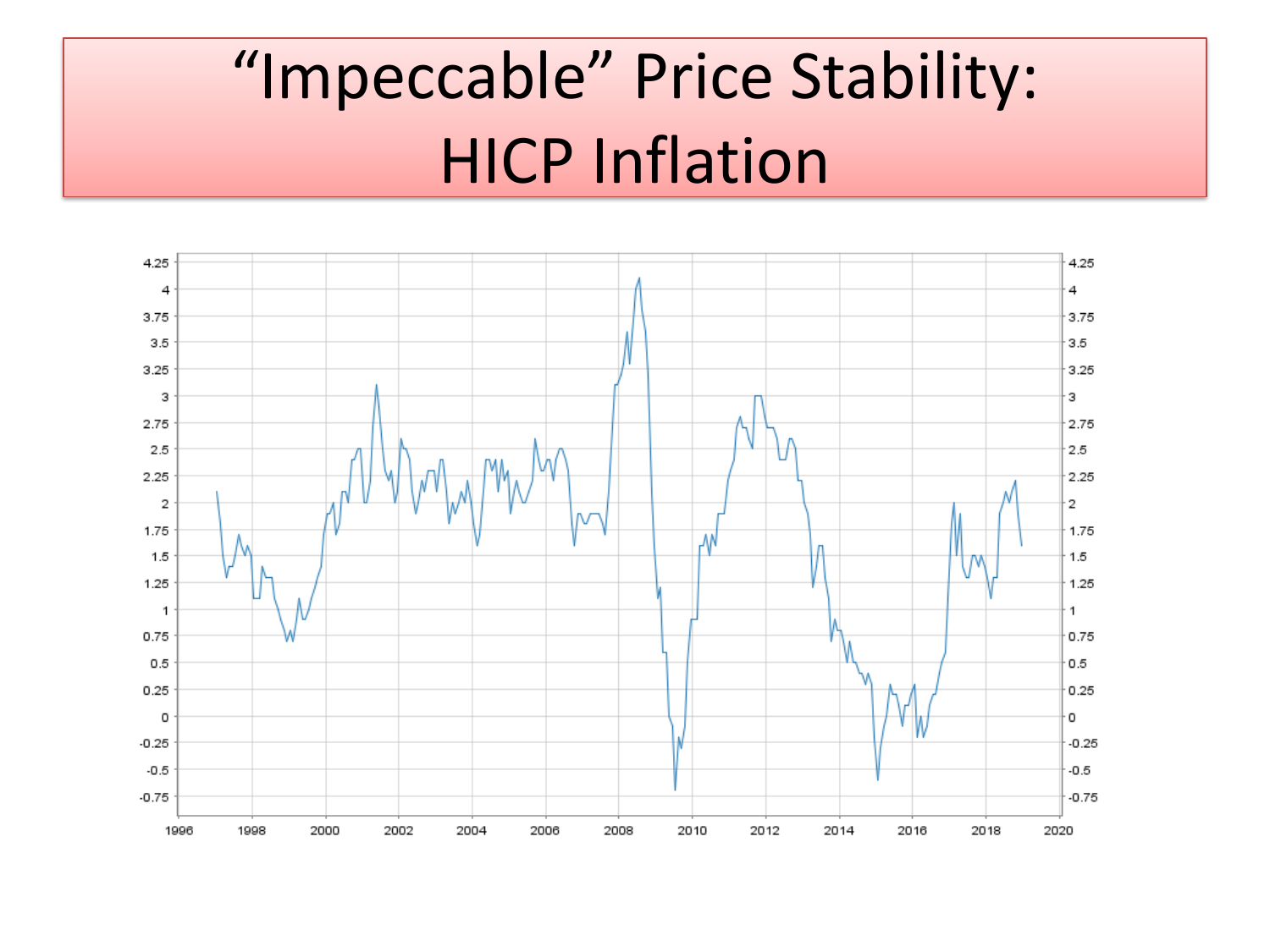### And the Euro is Very Popular

QA15.1 What is your opinion on each of the following statements? Please tell me for each statement, whether you are for it or against it. A European economic and monetary union with one single currency, the euro (% - EU)

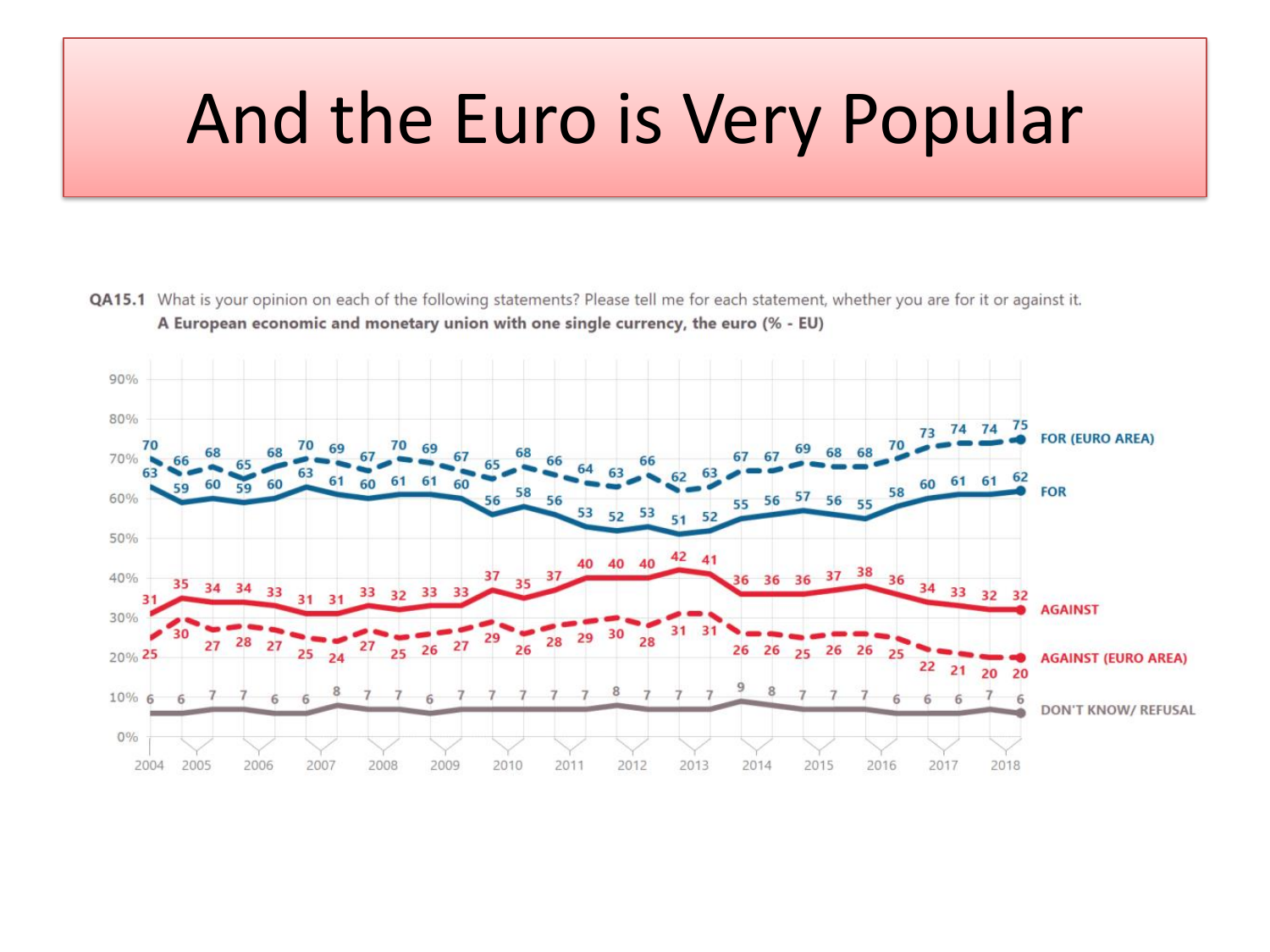**Mixed** Progress in Other Areas

The "One Market, One Money" benefits have been small.

Elimination of exchange rate instability does not seem to have boosted intra-EZ trade (Glick and Rose, 2016).

Movement towards development of euro area financial integration reversed during the crisis but seems to have picked up again.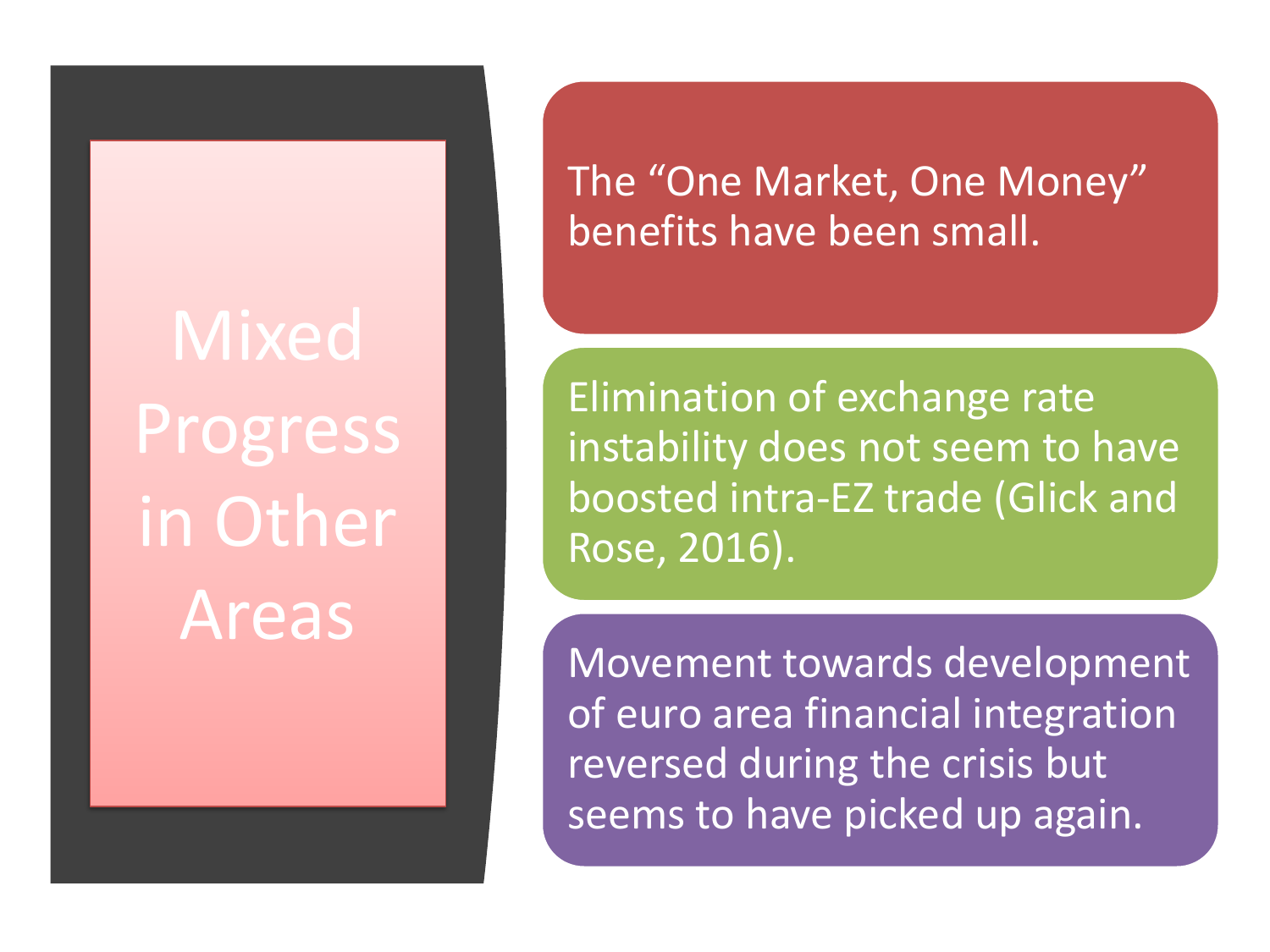## ECB's Measures of Financial Integration

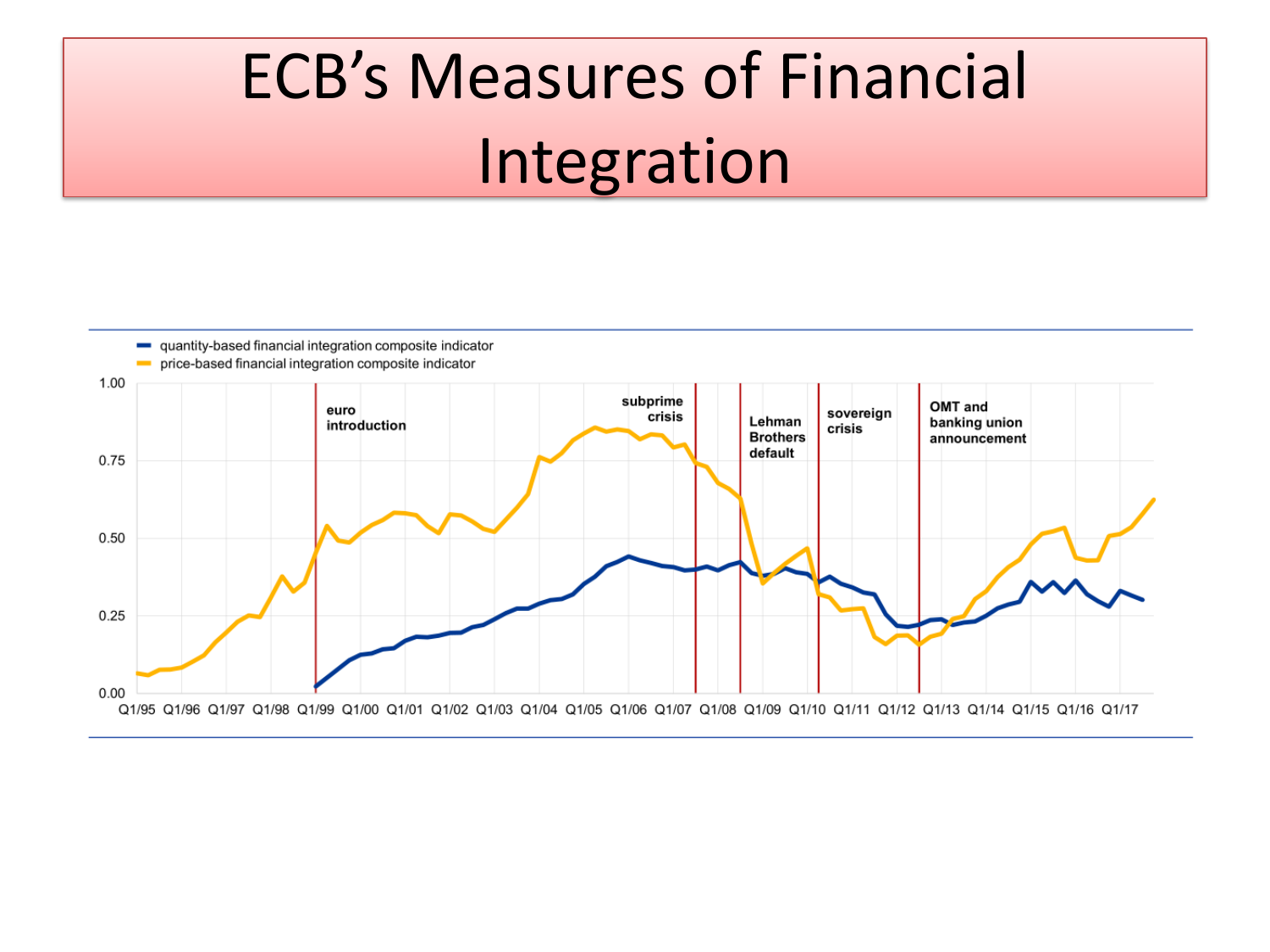## Problems



Fiscal Policy and Slow Macroeconomic Adjustment



#### Sovereign Default



#### Financial Stability



#### Economic Performance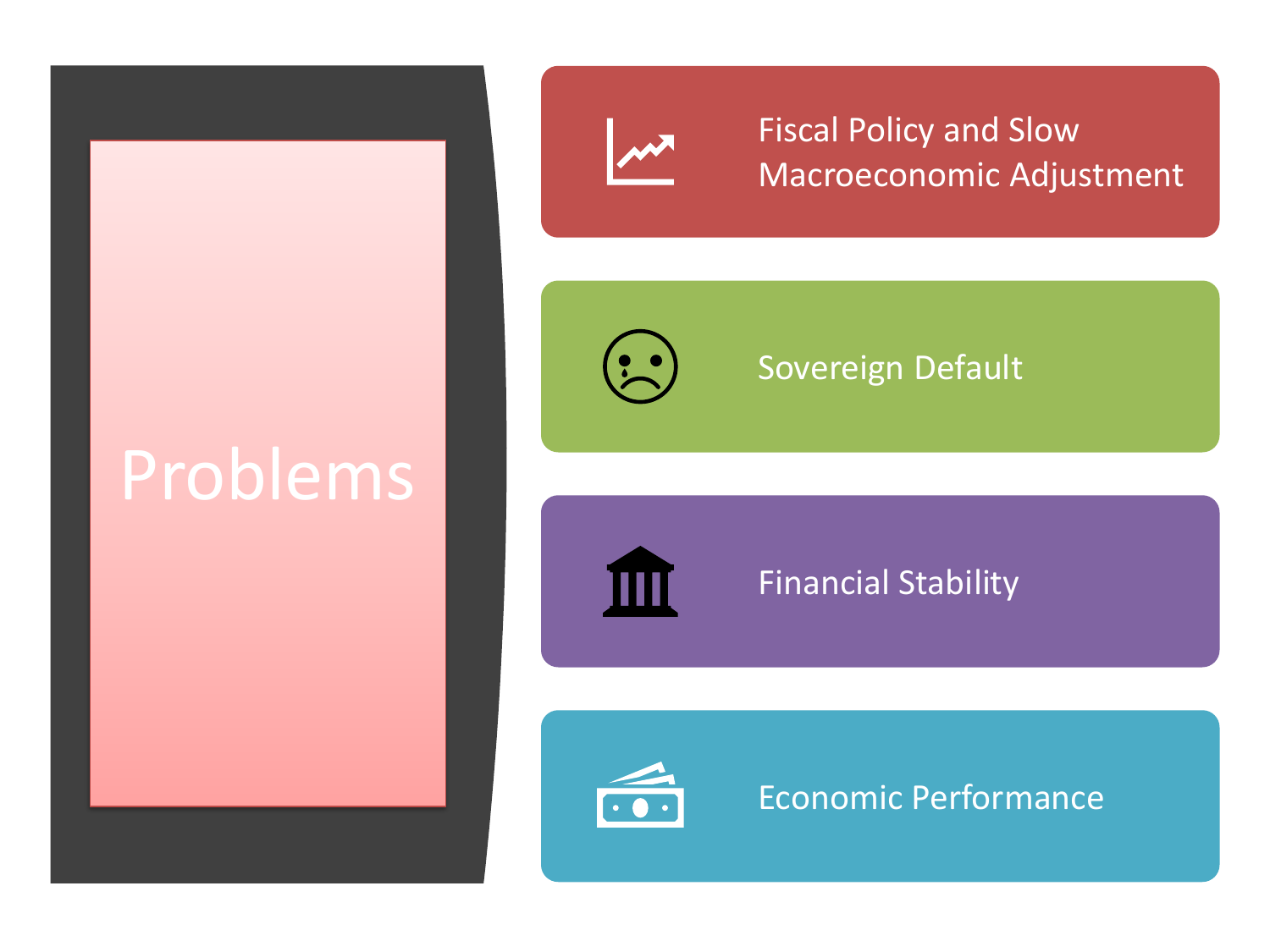Slow Macroeconomic Adjustment

Without exchange rate adjustment and no national monetary policies, widely understood that fiscal adjustment needed to play a bigger role.

Hopes that the SGP would result in more fiscal space during recessions were not well founded.

The result is very slow adjustments of current accounts and unemployment rates.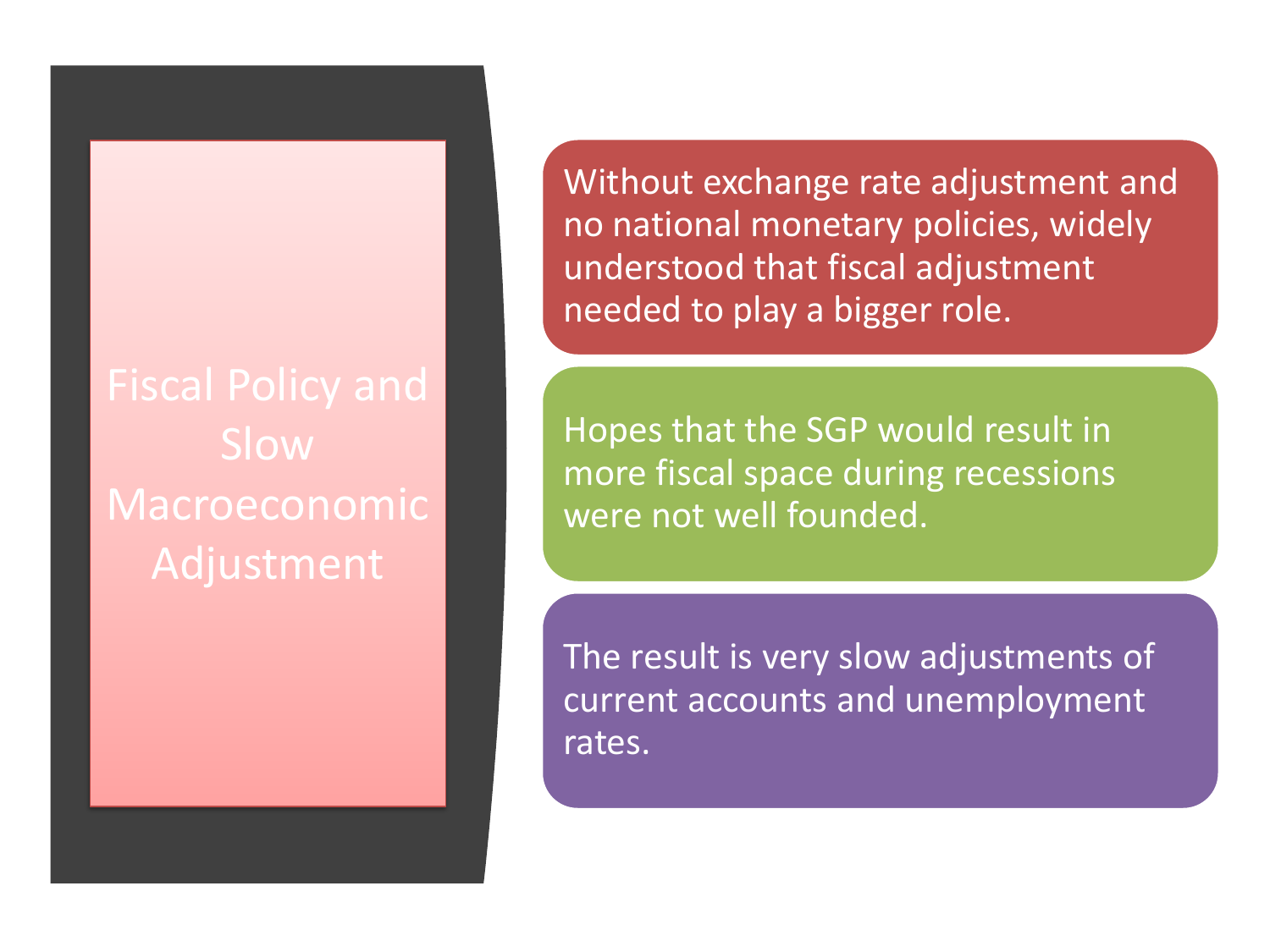## Current Account Deficits in Selected Euro Area Countries

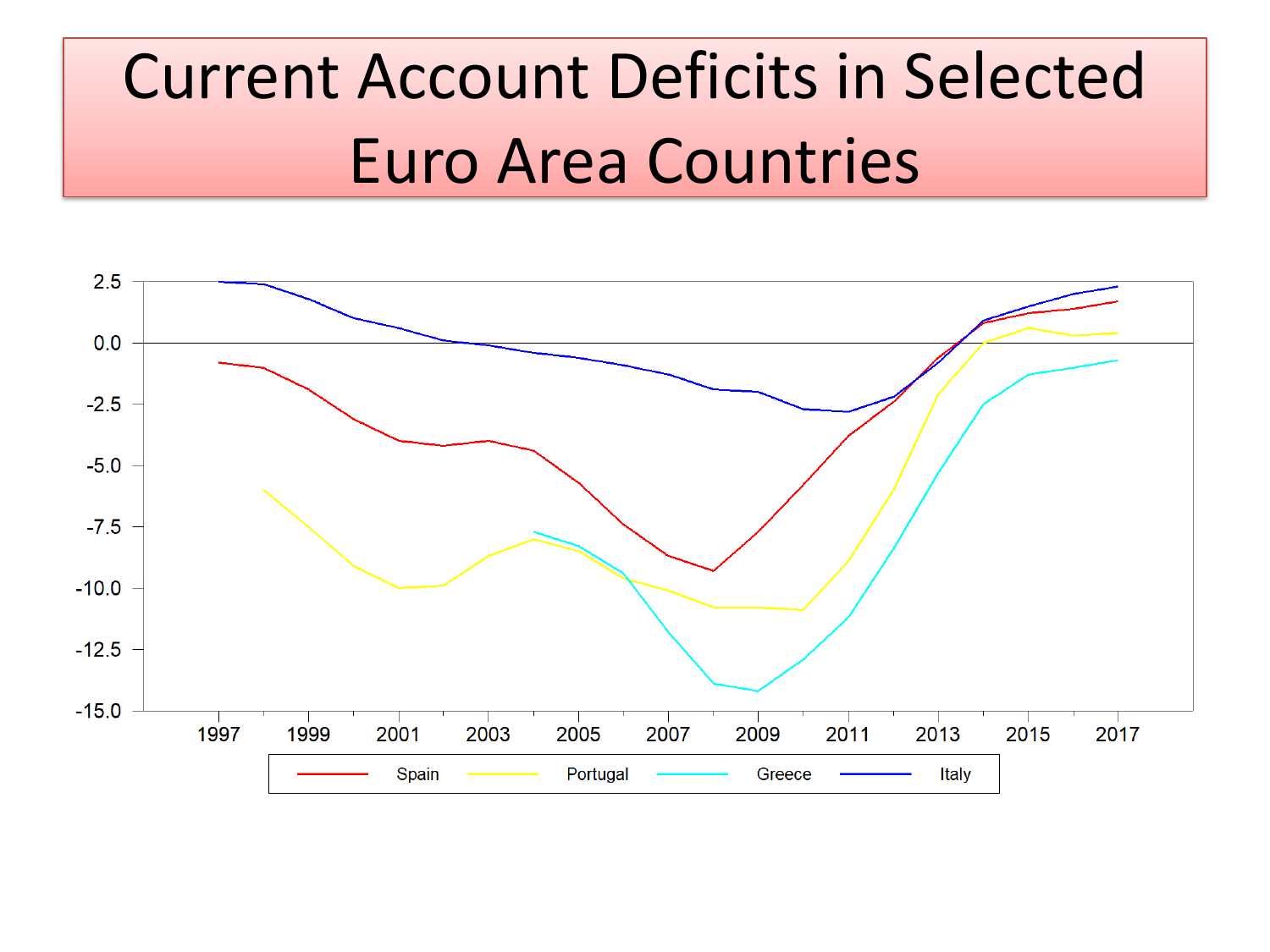## Unemployment Rates in Selected Euro Area Countries

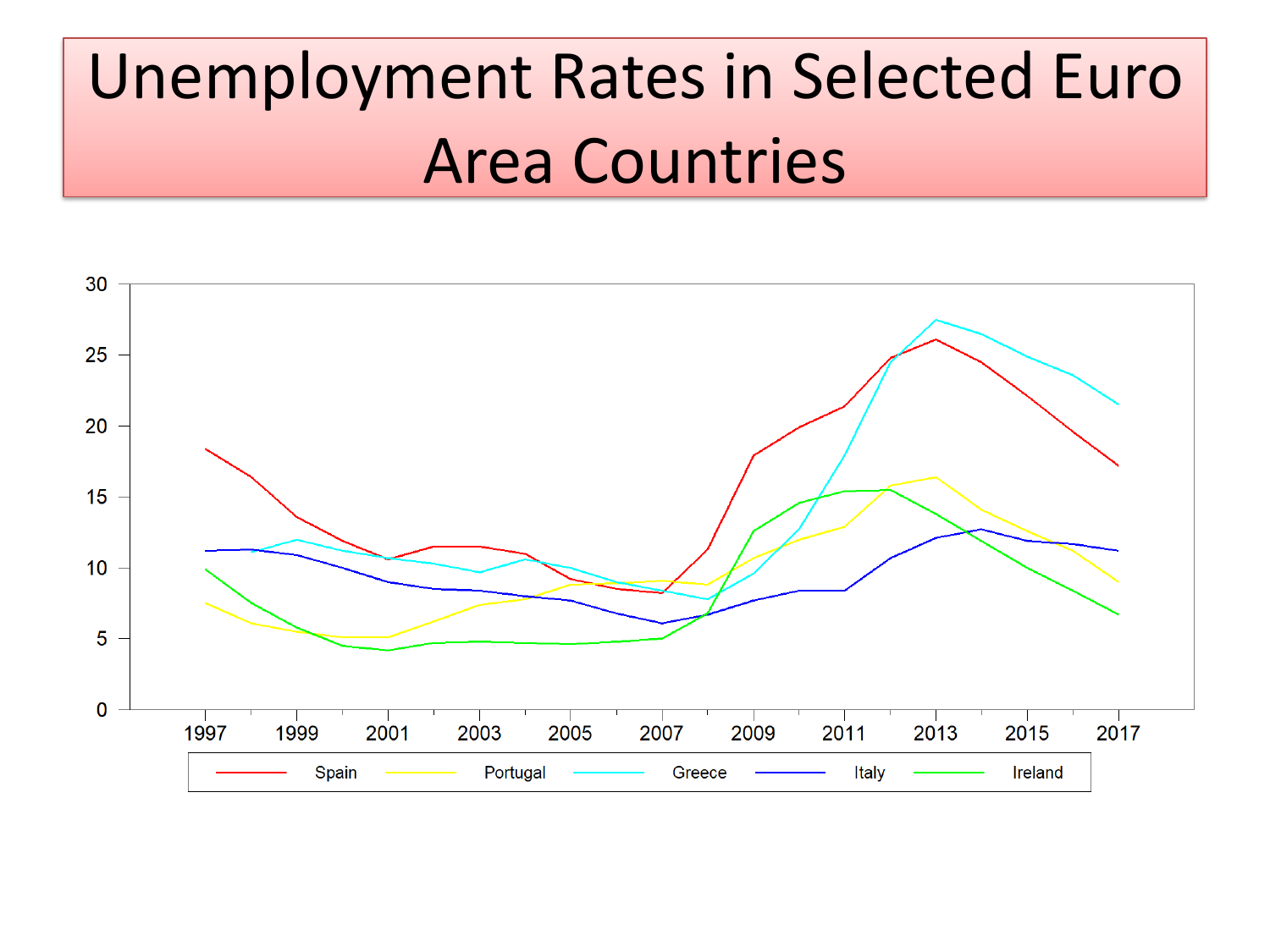# Sovereign Default

#### Euro membership means

- No exchange rate devaluation
- Low inflation
- No restrictions on capital

So sovereign default should have been expected as part of EMU.

However, neither markets or the policymakers understood this.

- Markets celebrated absence of devaluation. Forgot the role this played as a safety valve for public debt.
- Policy makers forgot that first-world countries can default too. Almunia: "*No, Greece will not default. Please. In the euro area, the default does not exist*.

Crisis driven by slow dawning of the need for default inside the euro.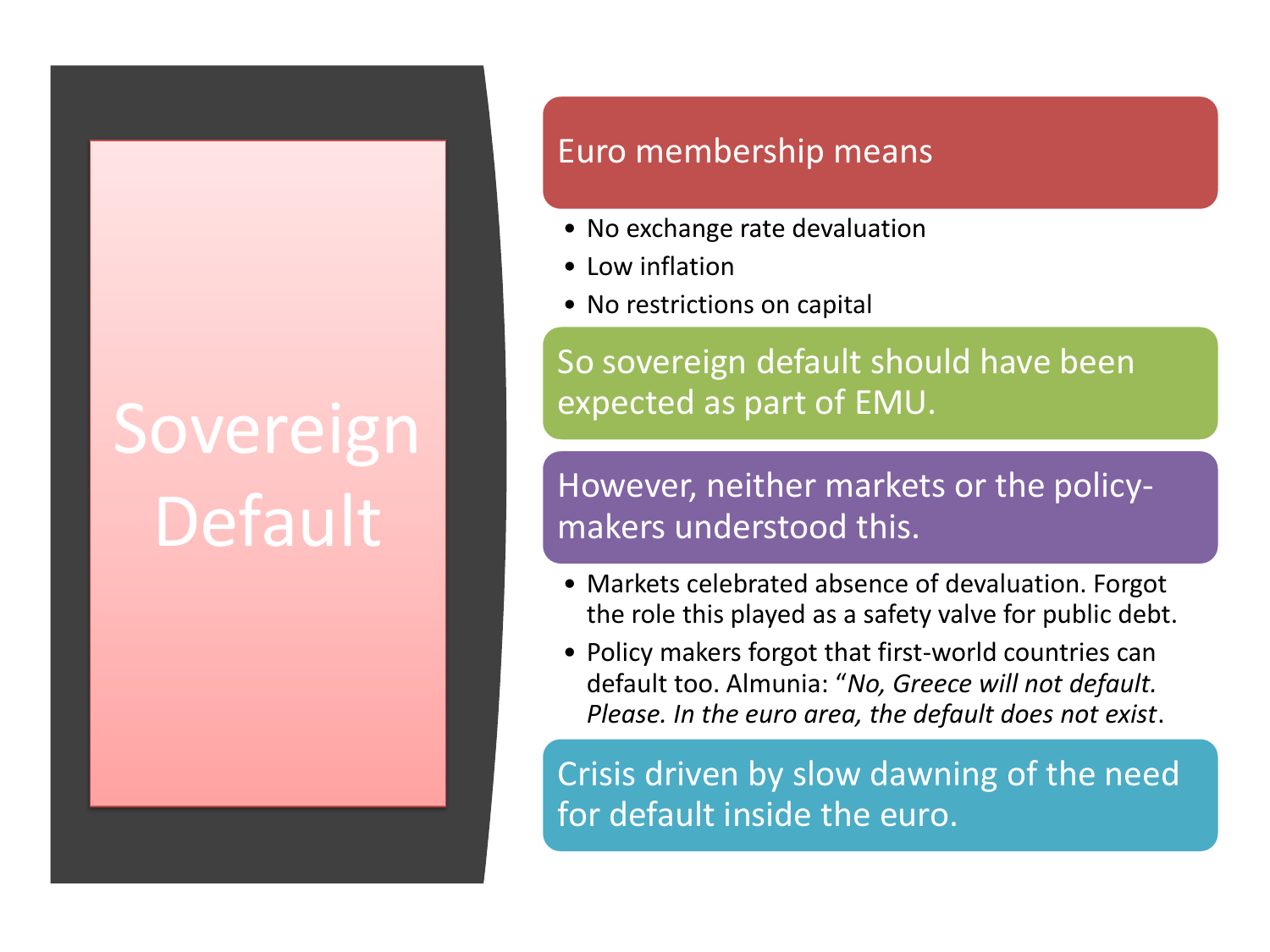## Yields on Long-Term Government Bonds for Selected Euro Area Counties

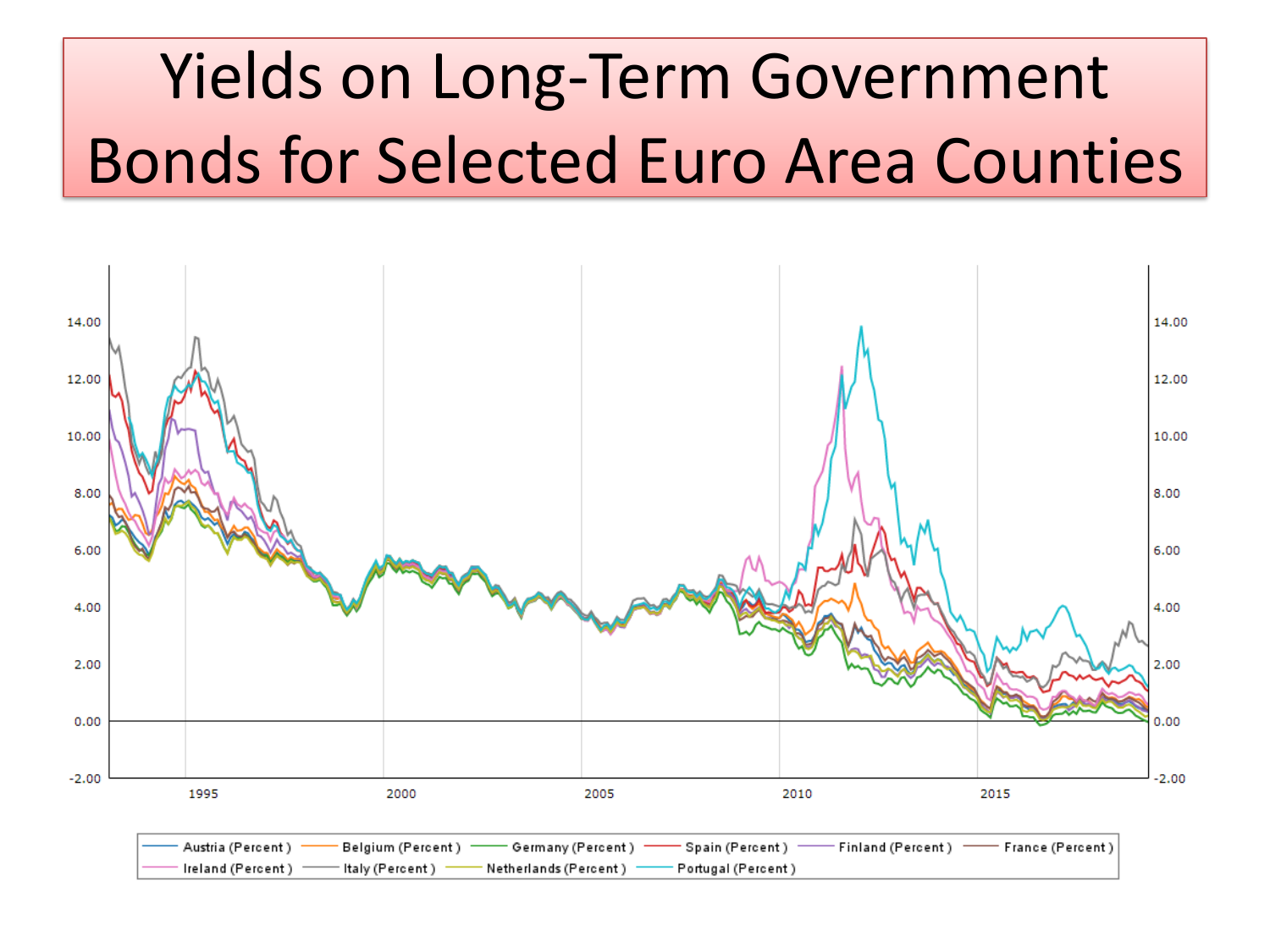# Financial Instability

Big debate prior to EMU about whether it would mean fewer asymmetric shocks.

Ironically, the reduction in risk spreads due to EMU turned out to be a huge asymmetric shock.

Absence of devaluation risk sent large capital flows into periphery, leading to property bubbles and over-leveraged banks.

Once markets rediscovered risk, the euro countries were particularly vulnerable to systemic banking pressures.

Bank\sovereign doom loop a big part of the crisis in Greece, Ireland, Spain, Cyprus.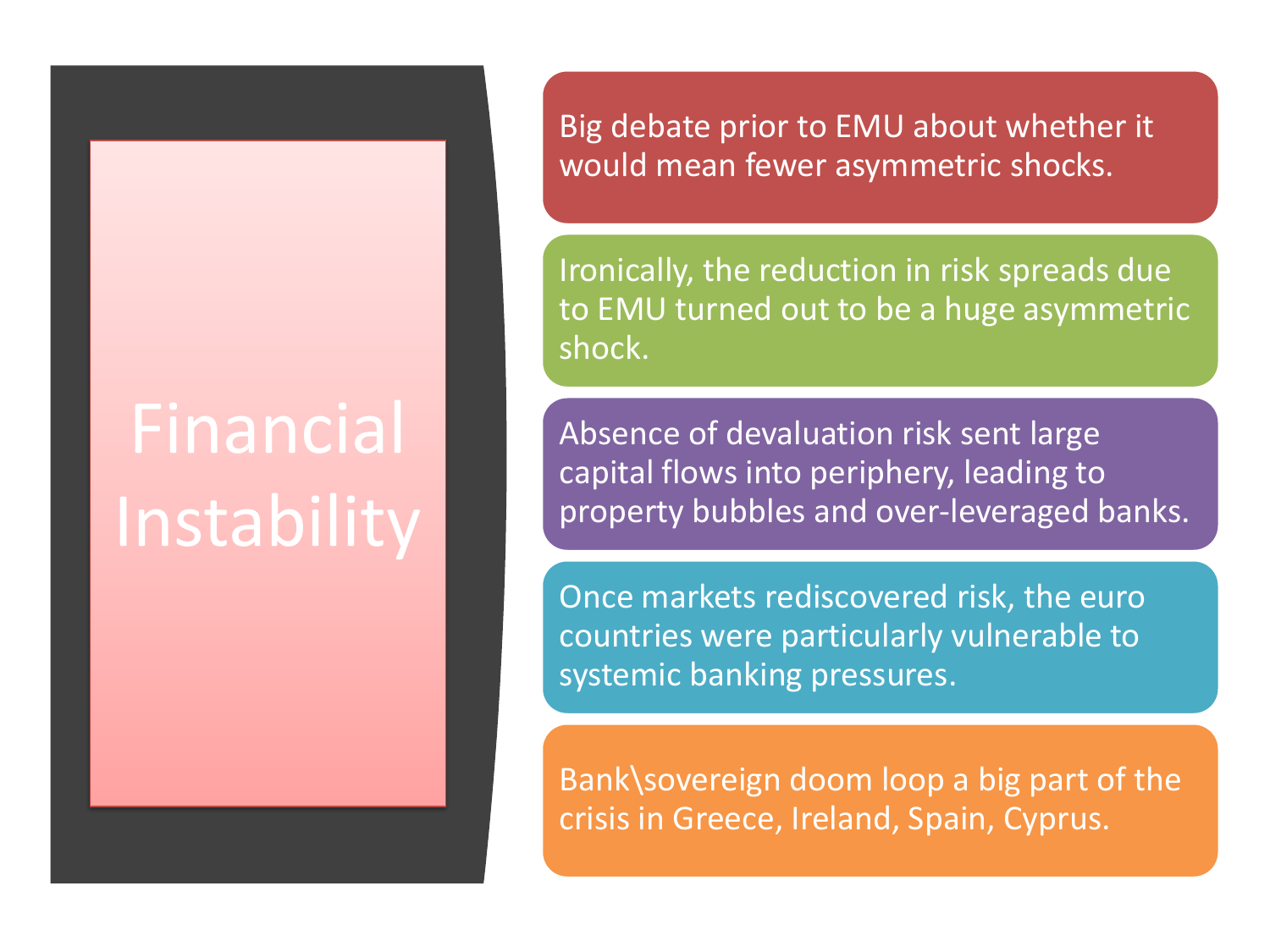### Weak Economic Performance

#### Economic performance of the Euro Area has been disappointing.

- Average growth over 1989-1999: 2.17%
- Average growth over 1999-2017: 1.37%

Little evidence for microeconomic supply-side effects from the single currency or financial integration.

Mainly a supply-side issue but ECB's demand management has been questionable.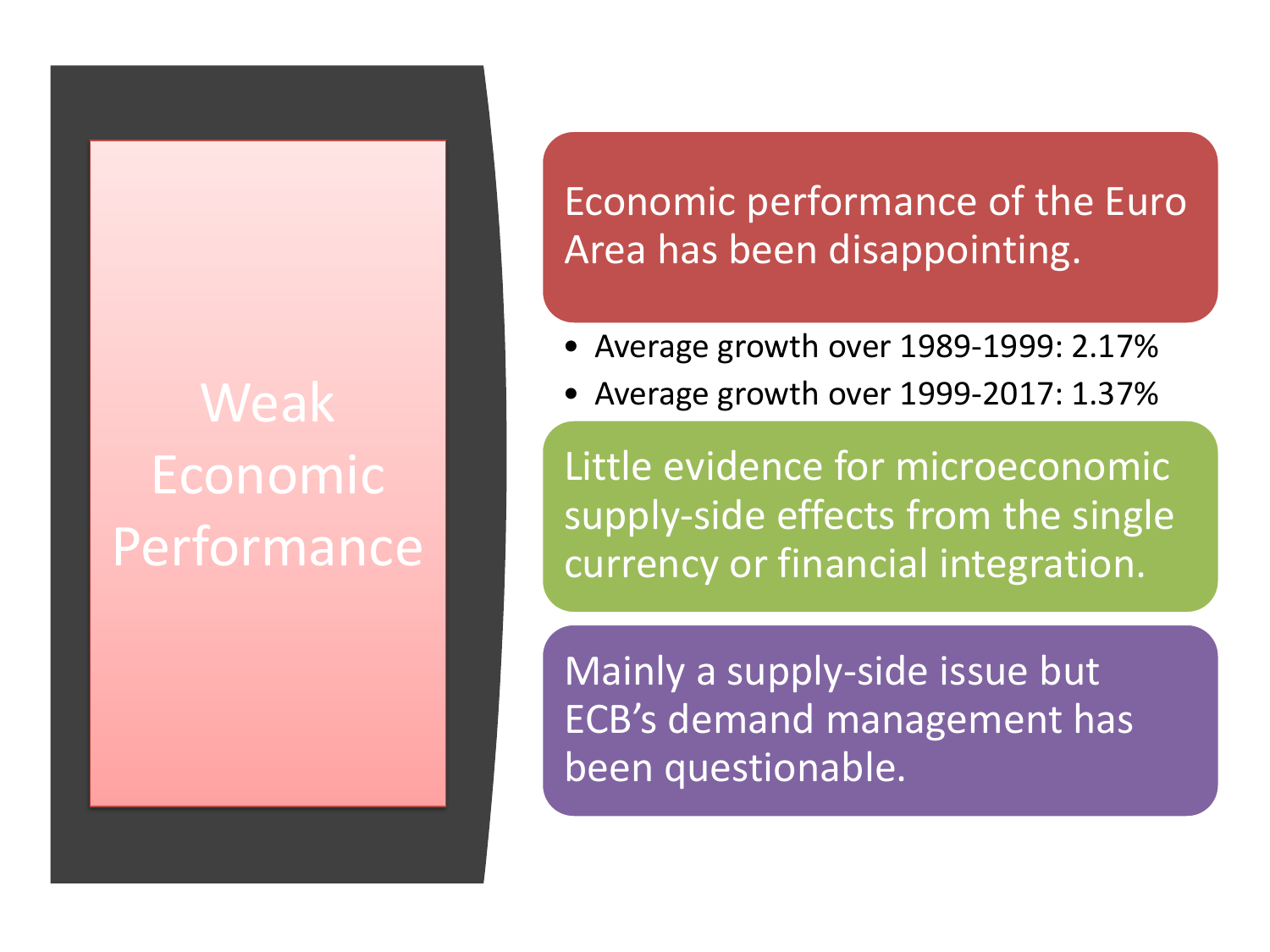# Progress Made

### **Monetary Policy**

• With reluctance, ECB has gone further than any other CBs in introducing new tools.

### **Macroeconomic and Financial Monitoring**

- Macroeconomic Imbalance Procedure (MIP) an improvement.
- Wider acknowledgement of the need for macro-prudential policies.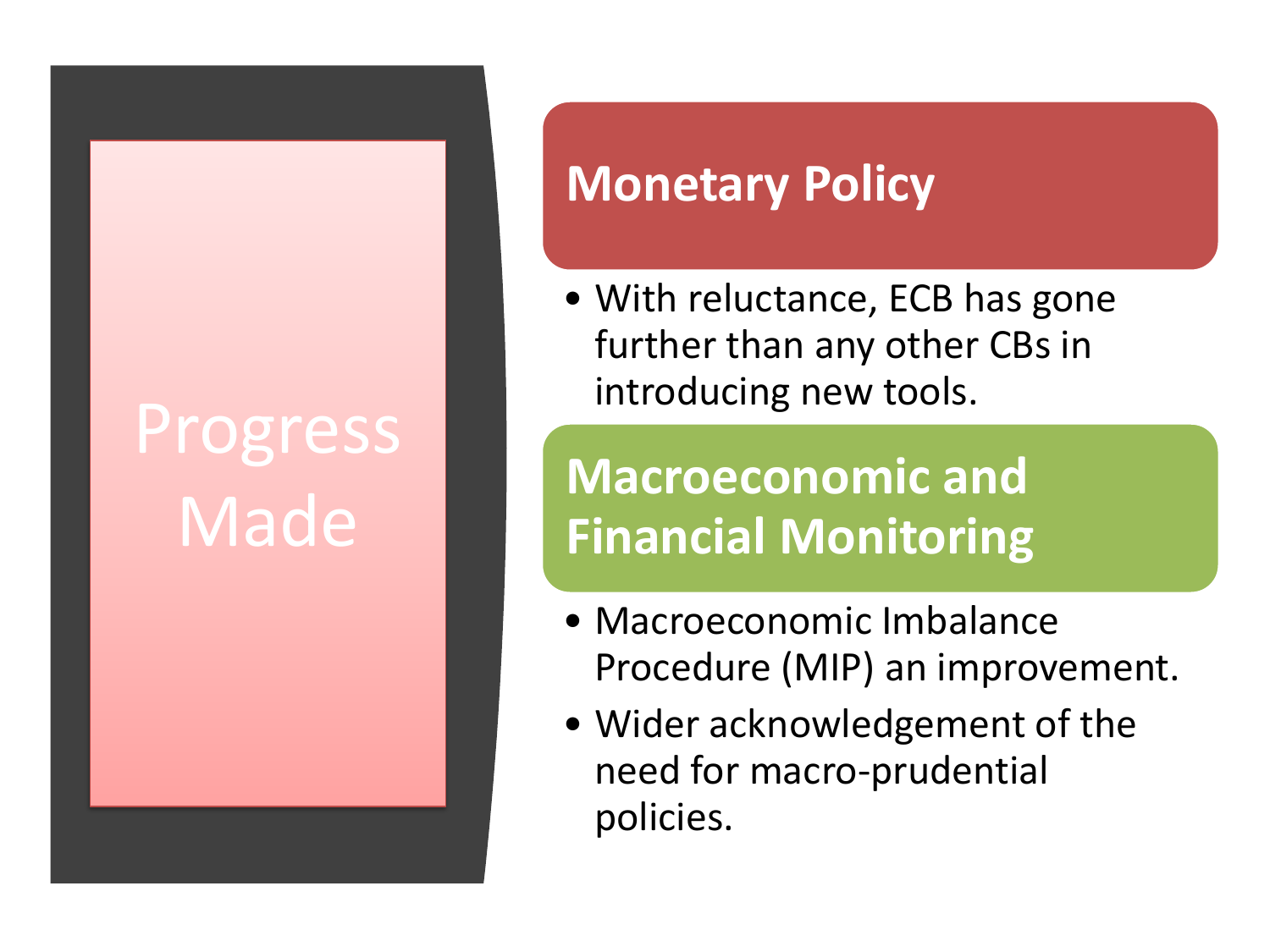# Progress Made

### **Crisis Management**

- Creation of the European Stabilisation Mechanism
- Acceptance that sovereign default is part of the crisis resolution toolkit in the Euro Area

### **Banking**

- ECB as single supervisor an important step forward for trust and transparency
- BRRD provides tools for bank restructuring and resolution while minimising fiscal cost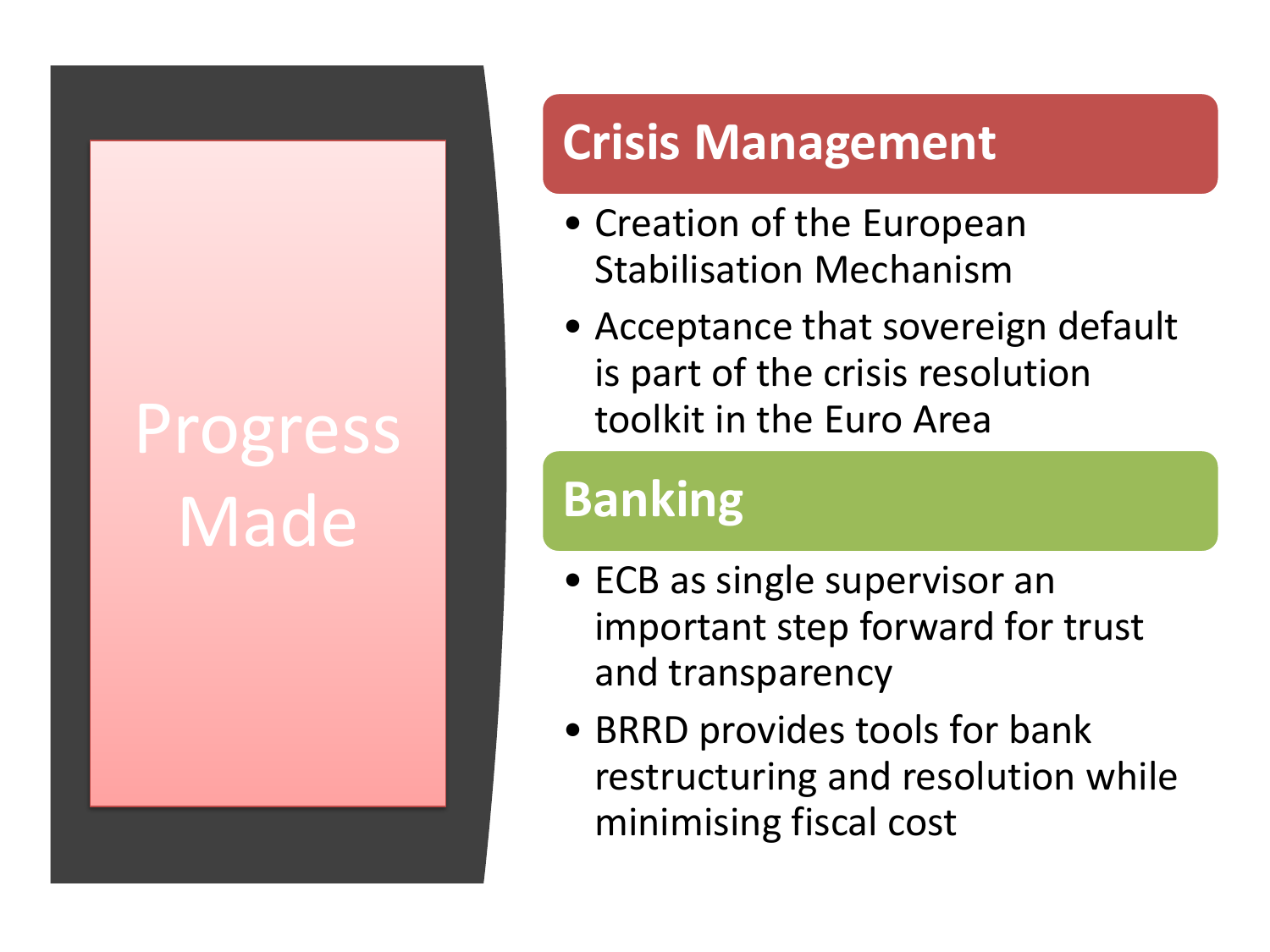# Progress Not Made

#### **Fiscal Rules**

• Still a mess

#### **Joint Fiscal Capacity**

- A particularly hot political potato
- Very modest Franco-German proposal to use a Eurozone budget for some national stabilisation was rejected last December.
- *"The need for such a budget is less than convincing. It is unclear how this will help, and why this would be in the interest of Dutch citizens. If this is not in the interest of the Netherlands or the Dutch taxpayer, then we are out"* Wopke Hoekstra, Dutch Finance Minister.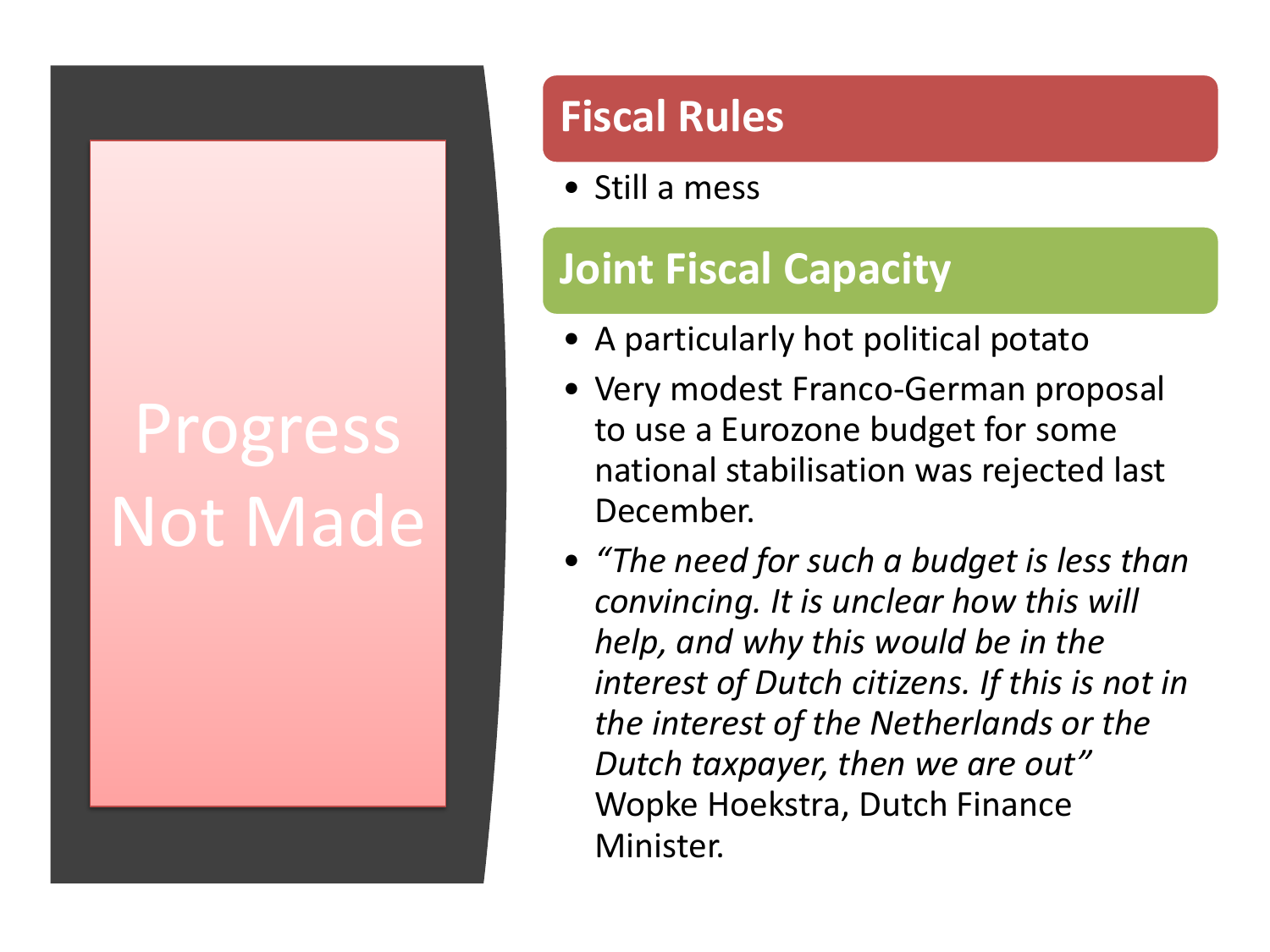# Progress Not Made

#### **Sovereign Debt Restructuring**

- Greek deal too generous to holdouts
- Ideally ESM could legally restructure private debt, via maturity extensions, as a condition of providing a financial support package

### **Banking: Bonds and Deposit Insurance**

- Still have zero risk weight for sovereign bonds
- Should encourage banks to NOT hold the bonds issued by their own government.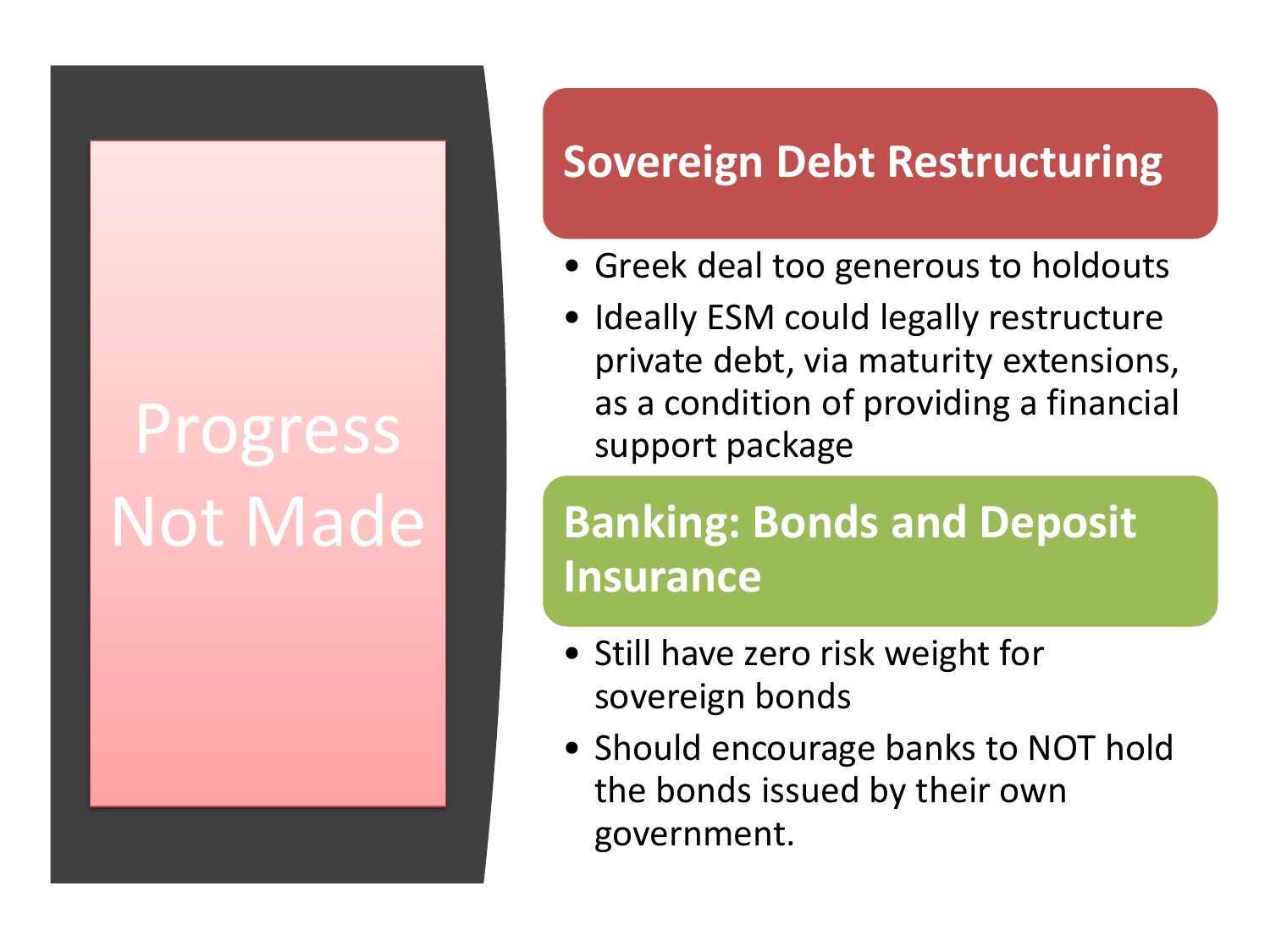# Progress Not Made

### **Lender of Last Resort**

- Guidelines for providing ELA to banks are ad hoc and unnecessarily complex
- Examples of large amounts of ELA provided to insolvent banks
- Banco Popular case raises questions about the meaning of "likely to fail" and the reasons for not providing ELA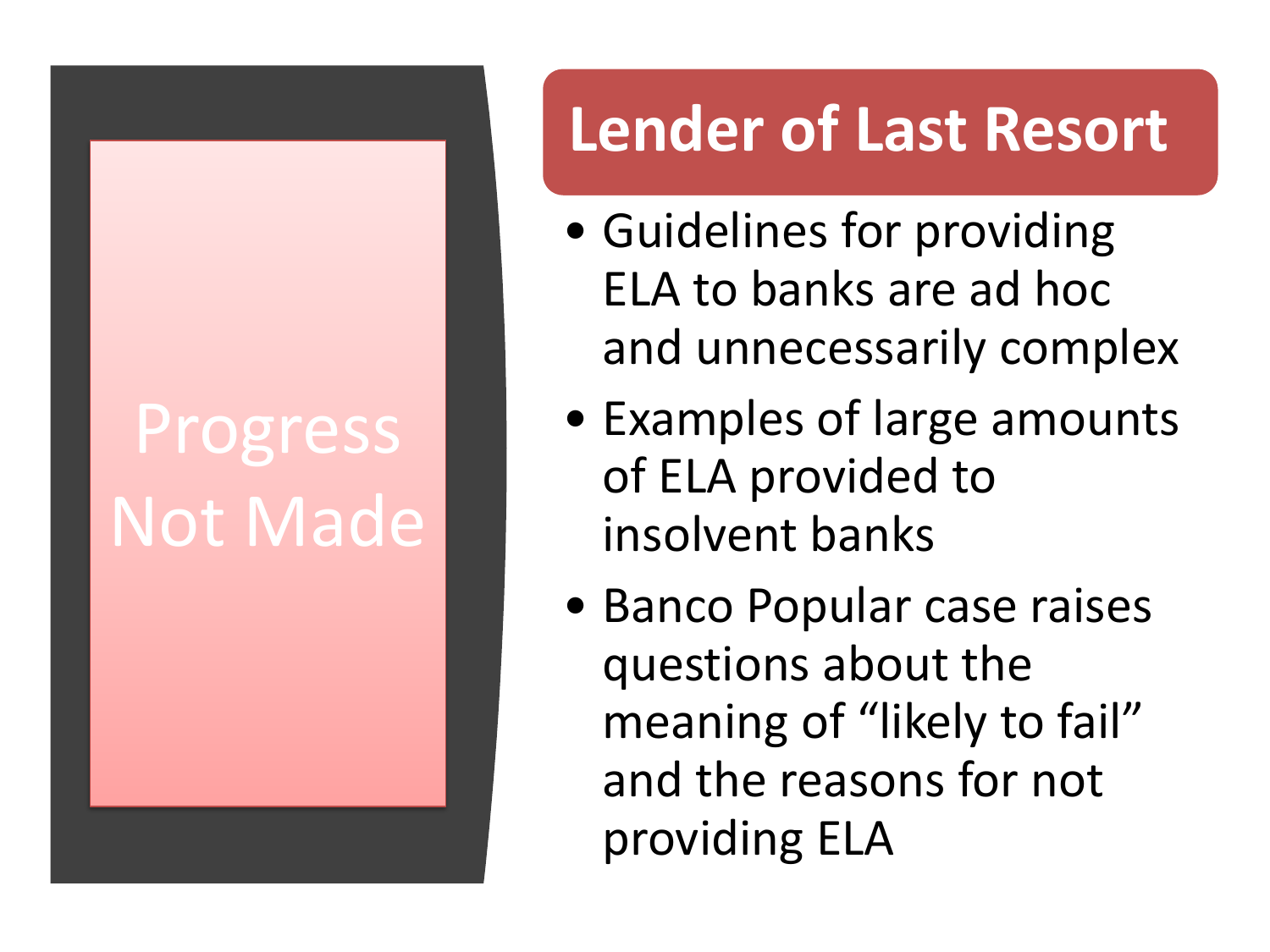## Resilience

The euro has survived crises that some would have thought would cause its demise. Why?

#### Fear factor

• Even if joining was a mistake, that doesn't make leaving a good idea.

#### Political popularity

• Even populist nationalist parties are increasingly backing away from supporting euro exit.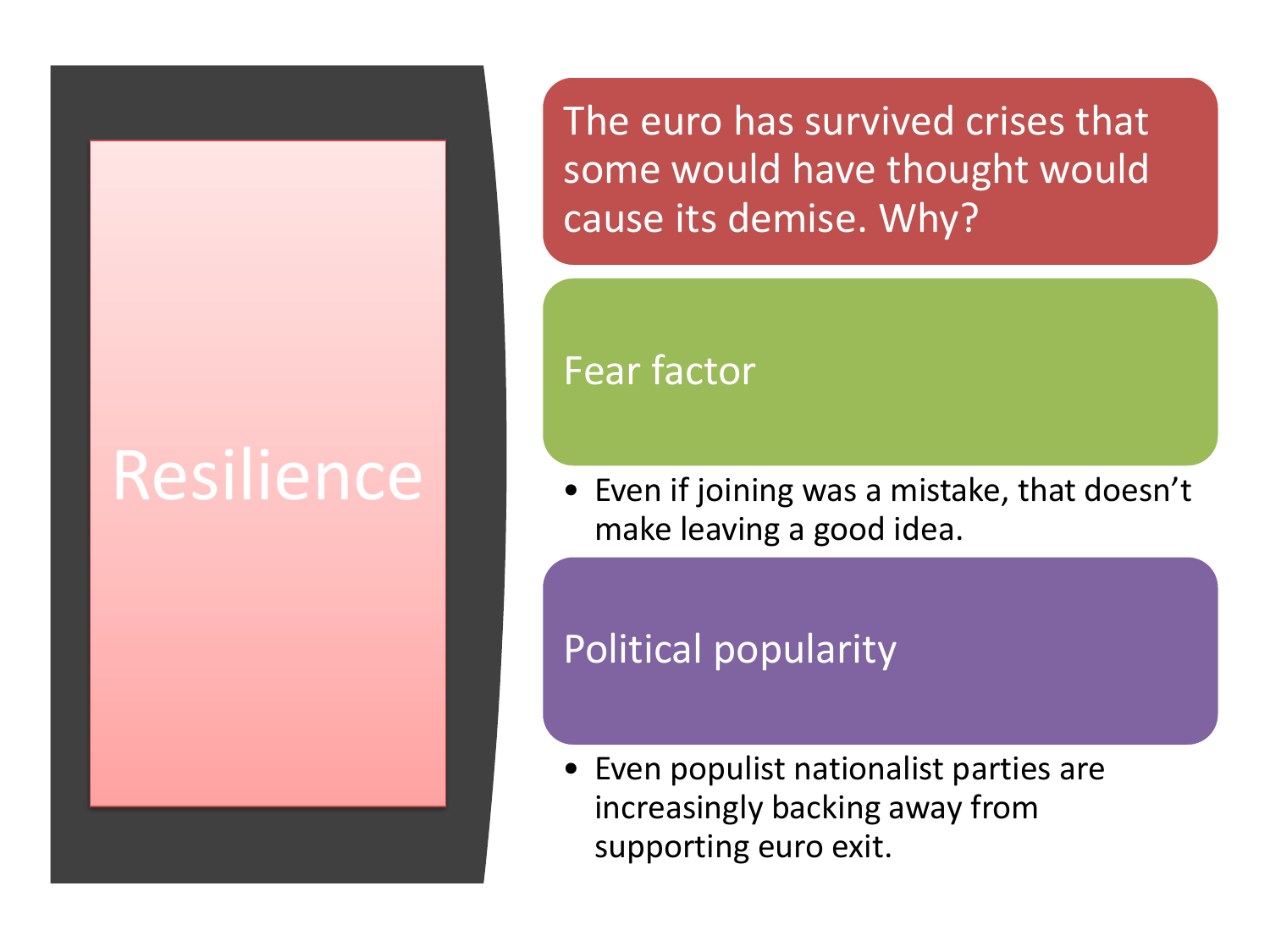### Threats

### Recession

• Future banking crises or decades long slumps may end the popularity of the euro.

### **OMT**

• Would this actually work in practice?

### Populism

• Brexit a useful case study: Make no economic sense but "taking back control" sounds good to many.